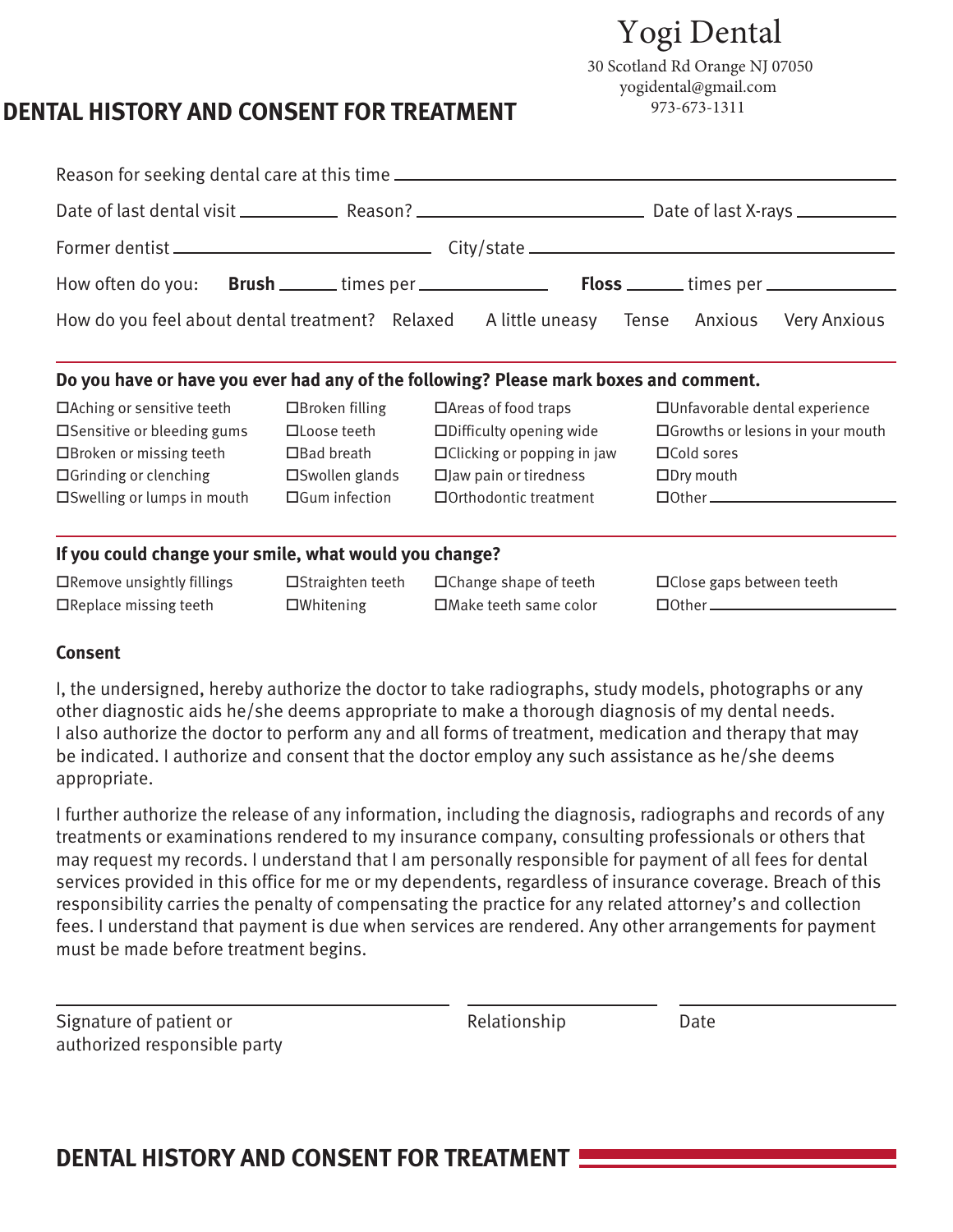### **Dental health history**

*Do you have or have you had any of the following? (check all that apply)* 

- $\Box$  Apprehension about dental treatment
- $\Box$  Problems with previous dental treatment
- $\Box$  Gag easily
- $\Box$  Wear dentures
- $\Box$  Food catches between your teeth
- $\Box$  Difficulty chewing your food
- $\Box$  Chew on only one side of your mouth
- $\Box$  Avoid brushing any part of your mouth because of pain
- $\Box$  Gums bleed easily
- $\Box$  Gums bleed when flossing
- $\Box$  Gums feel swollen or tender
- $\Box$  Notice slow-healing sores in or around your mouth
- $\Box$  Feel twinges of pain when your teeth come into contact with:
	- $\Box$  Hot foods or liquids
	- $\Box$  Cold foods or liquids
	- $\Box$  Sour foods
	- $\Box$  Sweet foods
- $\Box$  Take fluoride supplements
- $\Box$  Feel dissatisfied with the appearance of your teeth
- $\Box$  Want to save your teeth?
- $\Box$  Want complete dental care?
	- How often do you brush? \_\_\_\_\_\_\_\_\_\_\_\_\_\_\_\_\_\_\_\_\_\_\_\_\_\_\_\_\_\_\_\_\_\_\_\_\_\_\_\_\_\_
		- How often to you floss?
- $\Box$  Your jaw makes noise so that it bothers you
	- $\Box$  Or others
- $\Box$  Clench or grind your teeth frequently
- $\Box$  Jaws feel tired
- $\Box$  Jaw gets stuck so that you can't open freely
- $\Box$  Pain when you chew or open wide to take a bite
- $\Box$  Earaches or pain in front of your ears
- $\Box$  Jaw symptoms or headaches upon awaking in the morning
- $\Box$  Jaw pain or discomfort affecting your appetite, sleep, daily routine, or other activities
- $\Box$  Jaw pain or discomfort that is extremely frustrating or depressing
- $\Box$  Take medications for pain or discomfort (pain relievers, muscle relaxants, antidepressants)
- $\Box$  Temporomandibular (jaw) disorder (TMD)
- $\Box$  Pain in the face, cheeks, jaws, joints, throat, or temples
- $\Box$  Unable to open your mouth as far as you want
- $\Box$  Aware of an uncomfortable bite
- $\Box$  Had a blow to the jaw (trauma)
- $\Box$  Habitually chew gum?
- $\Box$  Smoke a pipe?
- $\Box$  Use chewing tobacco?